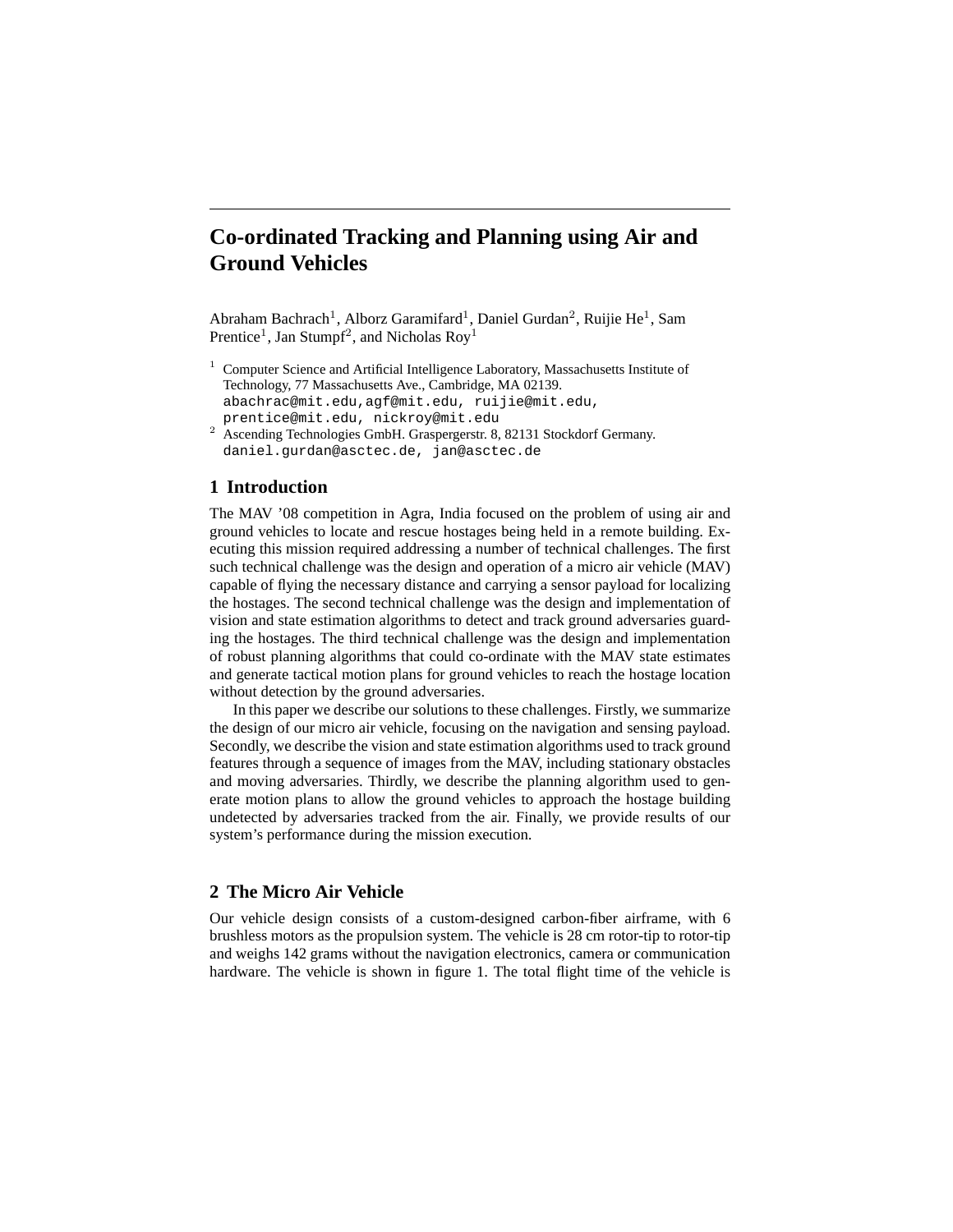10-12 minutes, with maximum speed of 10 m/sec, depending on wind conditions, temperature, etc..



**Fig. 1.** Our six-rotor helicopter with bird's-eye video camera. The helicopter is 28cm in diameter and weighs 142g without the navigation electronics, camera or communication hardware.

The navigation system consists of a 60MHz Philips ARM microprocessor,  $\mu$ blox GPS receiver, compass, IMU and pressure sensor. The ARM microprocessor integrates the IMU and GPS measurements to provide a consistent state estimate at 1000 Hz. The on-board software accepts waypoints in the GPS (world) co-ordinate frame and uses PID control to achieve the desired position. The height estimate is relative to the position of the vehicle on take-off. The waypoint controller attempts to achieve the desired waypoint first to within 15m accuracy, and then to within 2.5 m accuracy. If the waypoint error is not reduced from 15 m to 2.5 m in 30 seconds, the control software assumes that external factors (i.e., wind) are interfering and holds the current position. In this way, we are guaranteed some baseline level of performance (15m), and the vehicle will attempt to achieve a higher level of accuracy without excessive time delays.

The vehicle additionally carries a Digi 900MHz Xtend RF module operating at 100 mW. We communicate with the MAV with a USB-serial converter to the Xtend base station; the bandwidth is such that we typically receive telemetry at 40 Hz.

The camera sensor is a Black Widow KX141 480 line CCD camera with 90◦ field-of-view. Additionally, we use a Black Widow TD240500TX 2.4 GHz 500 mW transmitter, and a YellowJacket YJS24 2.4 GHz diversity receiver at the ground station. This camera and transmitter provide excellent video capability at long ranges, and the 2.4 GHz frequency does not interfere with our 900 MHz data link. The camera is mounted on a small servo that provides 90◦ motion along one degree of freedom, allowing the camera to tilt from directly forward to straight down.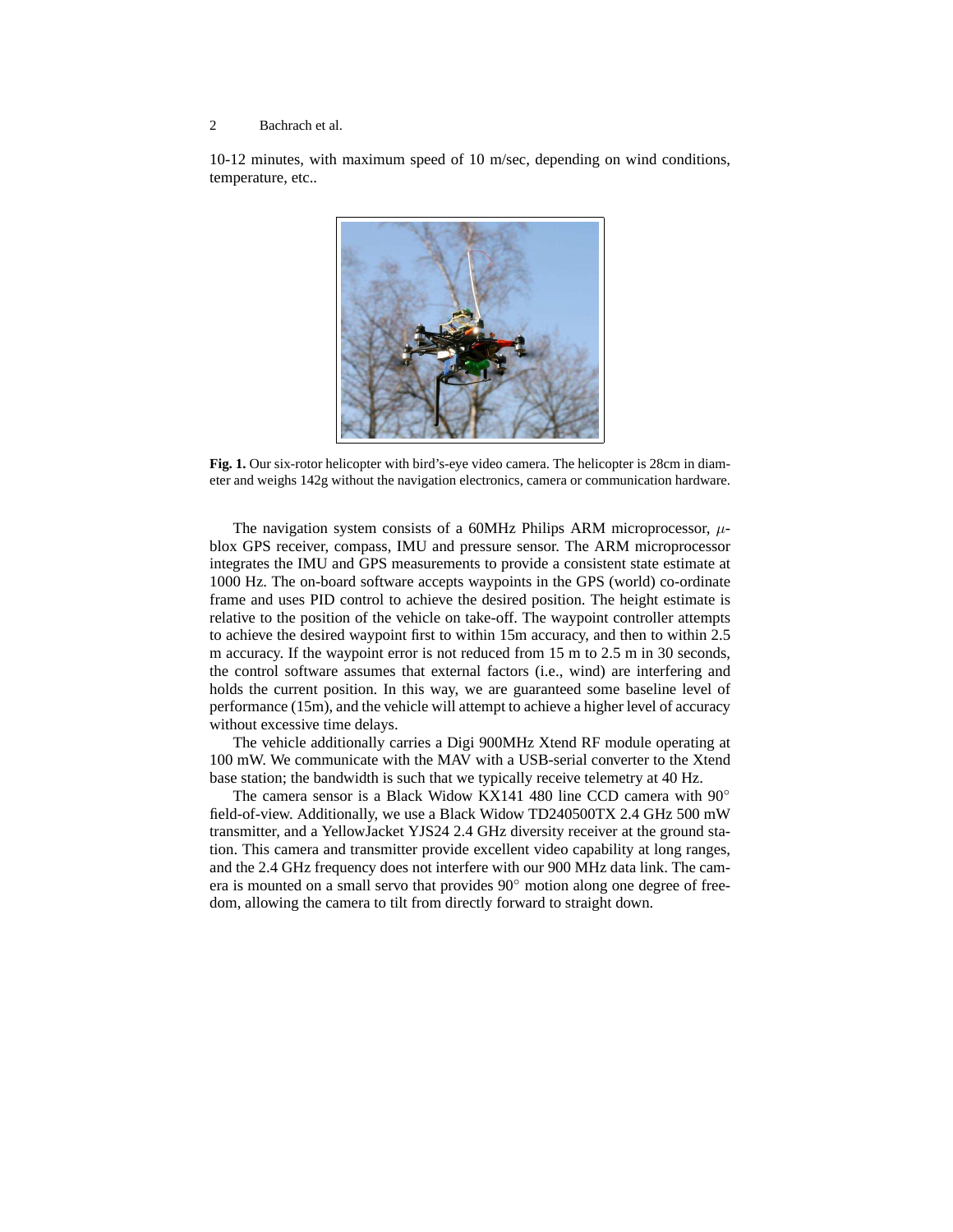# **3 Object Detection and Tracking**

The first phase of the MAV '08 mission involved visual surveillance of the field to identify obstacles and mines, followed by tracking the guard vehicle. Once an object was located in an image, the known position of the MAV from GPS and a calibrated camera model were then used to geolocate the object (assuming the object was on the known ground plane). However, due to the noisy estimates of the vehicle pose, it was necessary to combine projections from multiple images to achieve a more accurate geolocation estimate. Given the minimal prior information of the appearance of the guards, obstacles and mines, we did not have enough information regarding a specific color, shape, or motion to allow general object detection. As a result, we focused on object tracking, where given an initial example of the object in an image, we could track it in successive images. To accomplish this, we used a modified version of the classifier-based adaptive ensemble tracker, developed in [1]. While this approach did not allow completely autonomous operation, it significantly reduced the amount of attention required from the operator.

## **3.1 Learning Object Appearance Models**

To find the object in an image, the tracking problem is posed as a classification problem, where a classifier is trained in an online fashion to separate the pixels belonging to the object from the background pixels. To train the classifier, we assume that the object is localized within a known  $n \times n$  sub-block of the image; pixels within that sub-block are given positive labels, and pixels outside that sub-block are given negative labels. Each pixel is described by  $d$  local features, e.g., local color features and a histogram of local oriented gradient features [3]. Each pixel  $i$  is therefore a separate training instance consisting of d-dimensional feature vector  $x_i$  and a label  $y_i$ . AdaBoost requires a weak classifier, which in this algorithm is implemented as a separating hyperplane h, such that

$$
\hat{y}(\mathbf{x}_i) = \text{sign}(h^T \mathbf{x}_i)
$$
\n(1)

where  $\hat{y}(\mathbf{x})$  is the classifier output label for instance x. The separating hyperplane for a set of examples is computed using weighted least squares given a training data set consisting of pixel features and labels,  $\{x_i, y_i\}$ . We then boost to learn an ensemble of classifiers  $h_1, \ldots, h_n$  with associated weights  $\alpha_1, \ldots, \alpha_n$ . In addition, we train a separate ensemble of classifiers for each of  $w$  image scales in order to capture the distinctive appearance characteristics at different scales. Finally, we classify the pixels of a new image using the multi-scale boosted ensemble classifier, such that each pixel receives a (normalized) weighted vote for each label from each classifier. The output of the classifier is a new image where each pixel represents the probability that a given pixel belongs to tracked object.

Figure 2(a) illustrates an example training image, where the pixels in the inner block are positive training instances and the pixels in the outer block are negative training instances. Figure 2(b) shows the response of the classifiers to the same image after training. Notice that the classifiers have the most response along the sharply distinct color boundaries.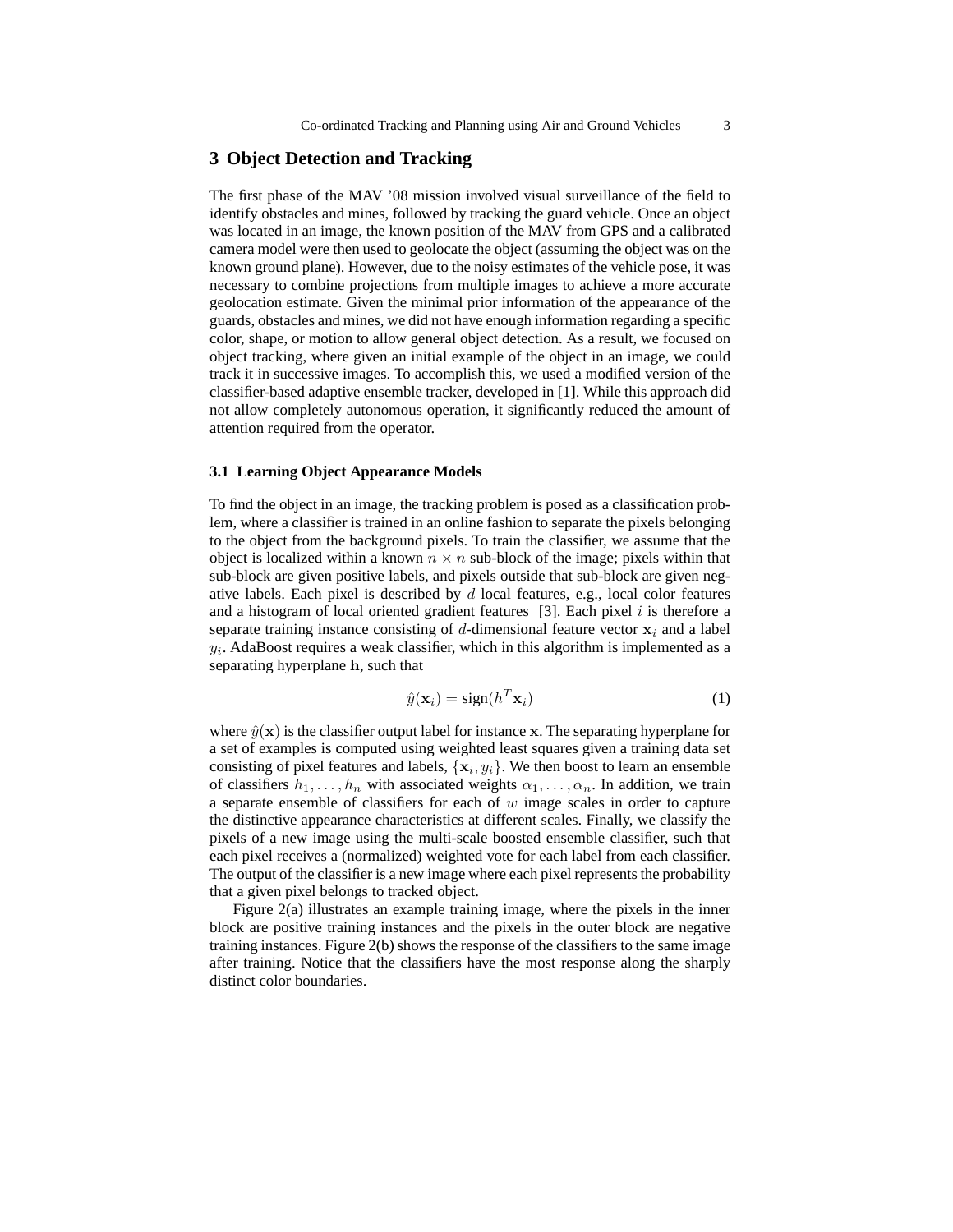

**Fig. 2.** (a) An example training sub-block. The pixels in the smaller, inner block are assumed to be positive training instances, and the pixels in the outer block are negative training instances. (b) The response of the weighted classifiers across the sub-image of the detected car.

During tracking, the object appearance will vary over time; for instance, the orientation of edge features will change as objects rotate in the image. We therefore continually learn new classifiers on the incoming images. After tracking is completed on each image, the image is used as a new training instance. The  $k$  best classifiers are retained, and  $n - k$  additional classifiers are trained, again using boosting. In order to ensure that this retraining of the classifier does not cause the original concept to become lost over time, we also investigated a model in which  $m$  of the original  $n$ classifiers are kept, regardless of their weight. This ensures that at least some of the classifiers where trained with labels that were known to be correct.

## **3.2 Object Tracking**

In [1], a mean-shift tracker is applied to the probability image to update the estimate of the object location, in which a region of the image is classified and the maximum likelihood pixel in the image is assumed to be the new center of object. While this approach works quite well for relatively stationary cameras, we found that the meanshift approach was not able to handle the fast motion of the helicopter platform.

For example, considering the EOD vehicle in figure 2(a) and figure 3(a), the tracker is able to follow both objects for the entire time that they are in the field of view, usually 10-20 seconds. This is due to the fact that the objects had distinctive appearances, which allowed the computed features to be very discriminative. In addition, the relatively large object sizes made the motion of the helicopter less significant. In contrast, tracking the mine in figure 3(b) and the walking person in figure 3(c), is more challenging. Tracking the mine was particularly difficult due to the extremely small size, and non-distinct circular shape. Similarly, the person is very small in the image, although relatively distinct; as a result, the motion of the helicopter makes the tracker lose track almost immediately without the ego-motion estimation.

As a result, we use a motion model coupled with Bayesian filtering to update the object position estimate. This allows us to more robustly estimate the object position in the image by making use of an ego-motion estimate to bias the motion update. This ego-motion estimate proved to be very important as it was able to compensate for the unpredictable motion of the camera, which would have otherwise caused the tracker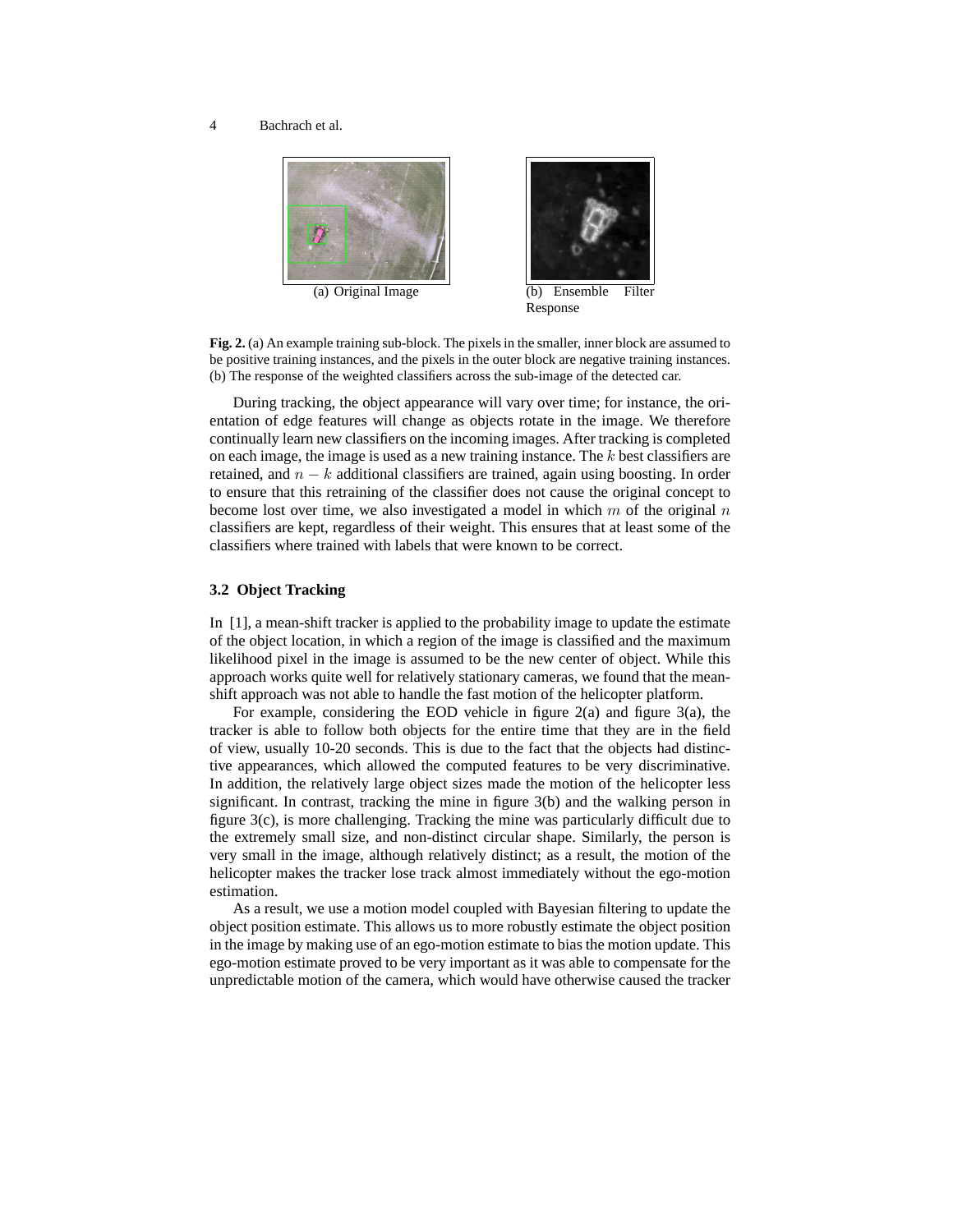

**Fig. 3.** Examples of the variety of objects tracked. (a) The EOD vehicle for mine disposal. (b) A mine embedded in a route between covered positions. (c) A walking person. (a) was relatively easy to track, but (b) and (c) required a better motion prediction model.

to get lost. The motion estimate is computed using the Pyramidal-Lucas-Kanade optical flow implementation available in OpenCV [2]. Optical flow computes a set of displacements for features in the image, which we then cluster using expectationmaximization to identify the single largest flow direction, and then compute the affine transform that best explains the apparent motion.

We can then use the affine transformation as a motion model and the ensemble tracker as the sensor model, in order to more accurately estimate the object trajectory We use a particle filter to implement the probabilistic estimate  $p(x_t|z_{0:t})$ , where  $x_t$ is the location of the object in the image at time t,  $p(x_t|z_{0:t})$  is the probability of the object at the location after having received measurements  $z_{0:t}$ , such that

$$
p(x_t|z_{0:t}) = \alpha p(z_t|x_t) \int_{X_{t-1}} p(x_t|x_{t-1}) p(x_{t-1}|z_{0:t-1}) dt,
$$
\n(2)

 $p(x_{t-1}|z_{0:t-1})$  is the object distribution on the previous time-step, and  $p(z_t|x_t)$  is our sensor model (the likelihood of detecting the object at position  $z_t$  given the object is at  $x_t$ .  $p(x_t|x_{t-1})$  is a model of how the object moves, which we assume to be Gaussian motion with some fixed variance. In contrast to more conventional filtering techniques such as the Kalman filter [5], the particle filter is useful for modeling the non-linear sensor and motion models and the non-Gaussian noise distributions. The motion of the MAV is particularly non-linear, and large swings of the MAV generally cause very large displacements of the object in the image.

Returning to figure 3(b) and 3(c), when tracking the person, we were able to maintain the track for over 2 minutes requiring human intervention only once when the person went out of the frame for a couple seconds. This was made possible by the motion model provided by optical flow, helped by relatively stable hovering of the helicopter. Similarly, when tracking the mine in figure 3(c), given the motion model from optical flow, the tracker was able to track for over 30 seconds, only needing human intervention once due to an abrupt movement of the helicopter.

## **4 Ground Vehicle Planning**

Given the ability of the MAV to estimate the guard position and trajectory, the second challenge was to be able to plan a trajectory for the commandos to the hostage building without their being detected by the guard vehicle. Additionally, when the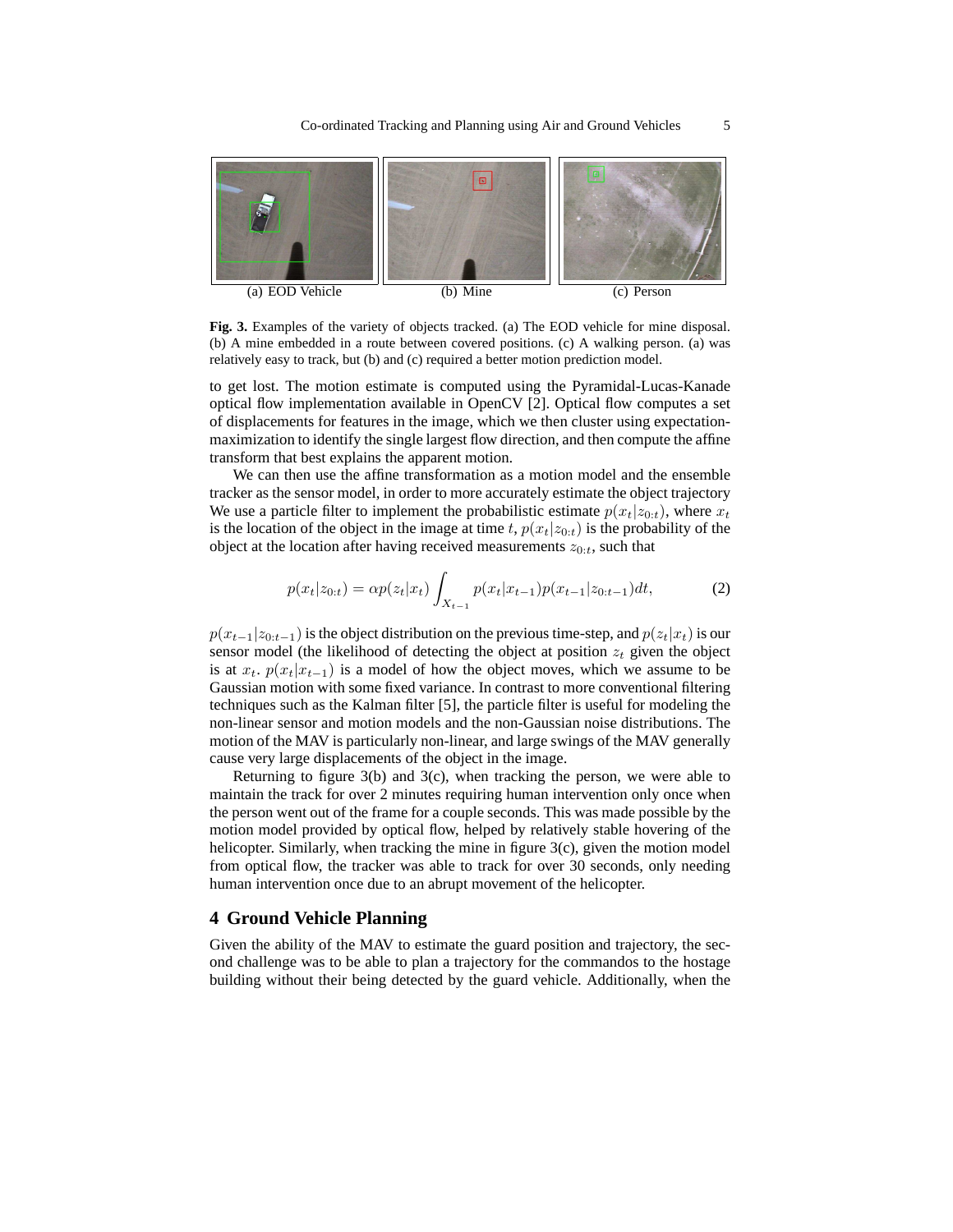MAV found mines, we wanted to be able to plan a trajectory for the EOD vehicle to the mines, also without being detected. We treated these problems symmetrically as a motion planning problem for a generic ground vehicle (GV).

Standard motion planning algorithms are generally based on search strategies through a discretized state space. Although the specific planning problem in the MAV '08 problem was centered around routes between cover points, we developed a general purpose motion planner that would be more flexible to unexpected guard motion and allow us to express a wide range of trajectories that may not exactly follow straight-line routes between cover points.

Our motion planner therefore begins with a discretization of the planning area. We use a regular grid, and assume the GV can move from a grid cell  $x$  to any of the 4-connected neighbors. We assume that such a motion incurs a cost, and the goal is to find the lowest cost sequence of states from the start to the goal without being detected by the guard vehicle. The guard has 360◦ field of view with finite range, and we have a prior map of the environment giving the location of obstacles that would obstruct the guard field of view, occluding the GV from the guard. Additionally, the planner assumes that the current position of the guard vehicle is known, and there is a model of the guard dynamics that allows the guard position to predicted into the future. The planner must therefore incorporate this model of the temporal behavior of the guard in generating paths that avoid detection. The temporal constraint typically requires planning in both space and time, which can lead to substantial computational complexity. Given the large size of the map, planning in space and time may not be feasible, and so we examine three different strategies for planning with respect to the guard vehicle dynamics, to identify a strategy that scales well with minimal loss in planner performance.

## TIME-STATE A\*

The TIME-STATE-A\* algorithm, developed by Fraichard [4], represents the state of the GV as both a position and time. In order to account for the guard vehicle, we extrapolate the 2-D space into the time domain, creating a three-dimensional cost map (or "cube"), where each cell represents a separate  $(x, y, t)$ . All actions are assumed to have the same, constant duration. In addition to the four motion commands, we add a PAUSE action that only changes the time variable by the same constant amount as motion commands. Longer pauses can be achieved by executing PAUSE twice. We then search through the cube using standard  $A^*$  as before, but limiting the actions from every cell to be the 5-connected grid cell in the next time step. (The cube is 5 connected because the legal transitions are the four motions and the PAUSE action). The Manhattan distance between the robot's current position and the final goal in the 2-D space is used as the heuristic. This algorithm again assumes that  $A^*$  has access to a cost map that includes the obstacles.

Notice that the input to A\* are now states with an explicit time variable, and that this algorithm includes as the input a maximum time,  $t_{max}$ , in order to prevent infinite search depth resulting from multiple PAUSE actions.

There is a slight abuse of notation in that the goal state of the  $A^*$  process is  $(\mathbf{x}_{goal}, \cdot, t_{max})$ , which we use to denote a goal state of the search where the guard can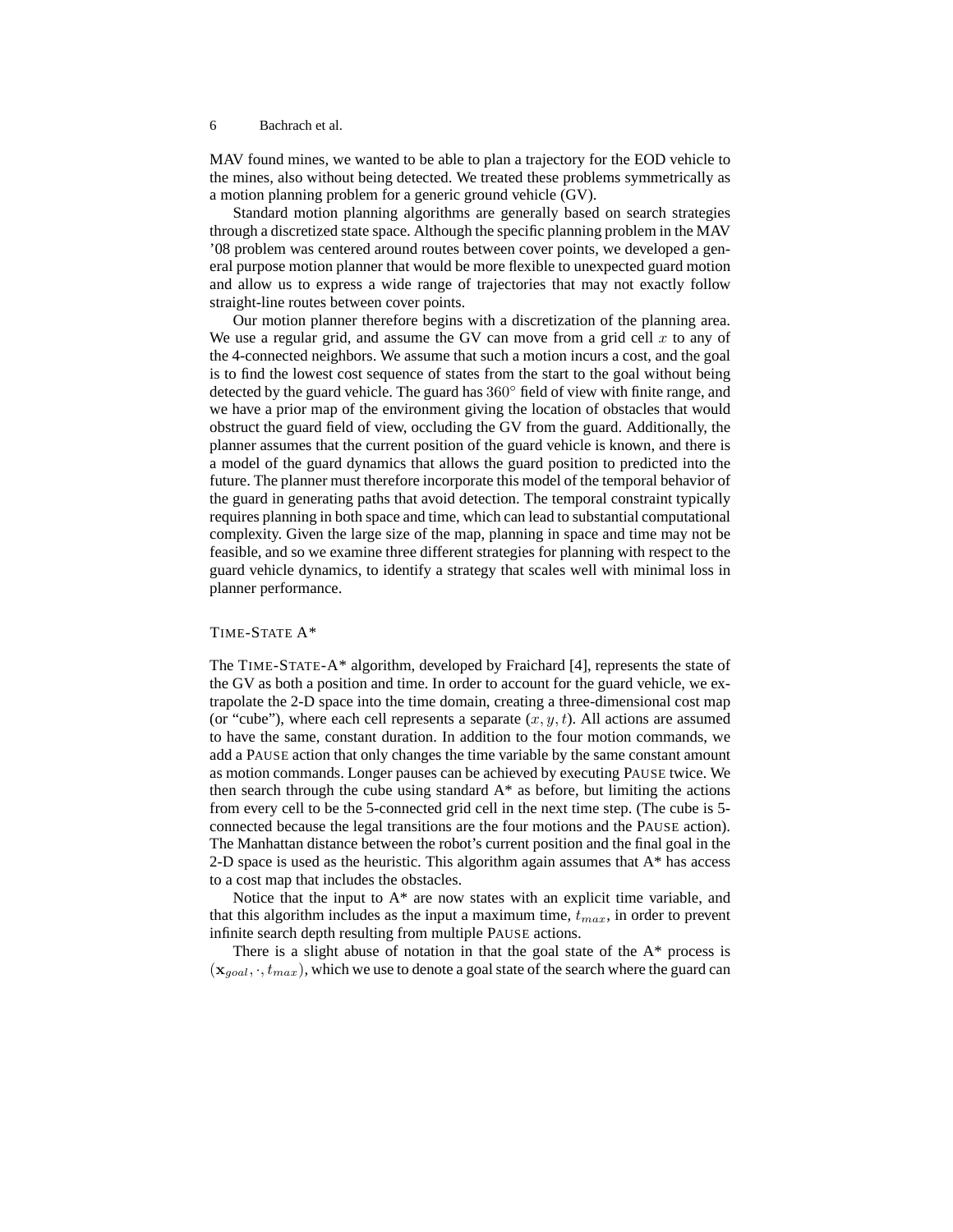be in any position. By modeling time explicitly during the search process, the TIME-STATE A\* algorithm can express a wider variety of plans to incorporate plans that deliberately wait for the guard vehicle to move. Additionally, the search incorporates knowledge of the guard vehicle more accurately by including the changing guard position as part of the search in the state-time domain. However, the computational cost of increasing the number of actions (and therefore the branching factor of the search), and furthermore substantially increasing the state space by including time, may have a significant effect on the ability of the search process to find good plans.

#### WINDOWED TIME-STATE A\* (WST-A\*)

Since the search grows exponentially with the search depth, by reducing  $t_{max}$ , the search space can itself be reduced, only including plans of length at most  $t_{max}$ . However, this may significantly reduce the ability to find good plans when plans need to be longer than  $t_{max}$ , which is likely across a 1 km distances. We also examine an intermediate approach by iterating TIME-STATE-A\* search in limited time window.

**Algorithm 1** : WINDOWED TIME-STATE A\* (WTS-A\*)

```
Require: \mathbf{x}_{start}, \mathbf{x}_{goal}, \mathbf{x}_{guard}, t_{max}, t_{window}1: \pi_{approx} \leftarrow A^*(\mathbf{x}_{start}, \mathbf{x}_{goal})2: \{\hat{\pi}^i\} \leftarrow \text{DIVIDE}(\pi_{approx}, t_{window})3: t \leftarrow 04: for \hat{\pi}^i \in \{\hat{\pi}^i\} do
  5: \mathbf{x} \leftarrow \hat{\pi}^i[1]6: \mathbf{x}' \leftarrow \hat{\pi}^i[end]7: \pi_{tail} \leftarrow \mathbf{A}^*(\mathbf{x}, \mathbf{x}_{goal}, t), (\mathbf{x}', \cdot, t_{max})8: if \pi_{tail} == \text{null} then<br>9: return null
                 9: return null
10: end if
11: \pi \leftarrow \pi + \pi_{tail}12: t \leftarrow t + length(\pi_{tail})13: end for
14: return π
```
The complete algorithm is shown in Algorithm 1. First, an approximated plan is computed using STATE-A\*, ignoring the guard position. This plan is then divided into sub-plans according to a window size, and for each start and end state of the subplan, the plan between these states is regenerated using TIME-SPACE-A\*. Notice that the t variable is used to maintain the time required to execute each subplan  $\hat{\pi}^i$ , to ensure a proper connection between each section of the path.

Finally, to determine if the additional complexity of planning in time and space can be avoided, we also examined the performance of planning only in the state space of the GV, using a conventional search process through only the state space, STATE-A\*.

Figure 4 depicts the runtime and the quality of the resulting plan for STATE- $A^*$ , TIME-STATE- $A^*$ , and WTS- $A^*$  with different window sizes. As expected, on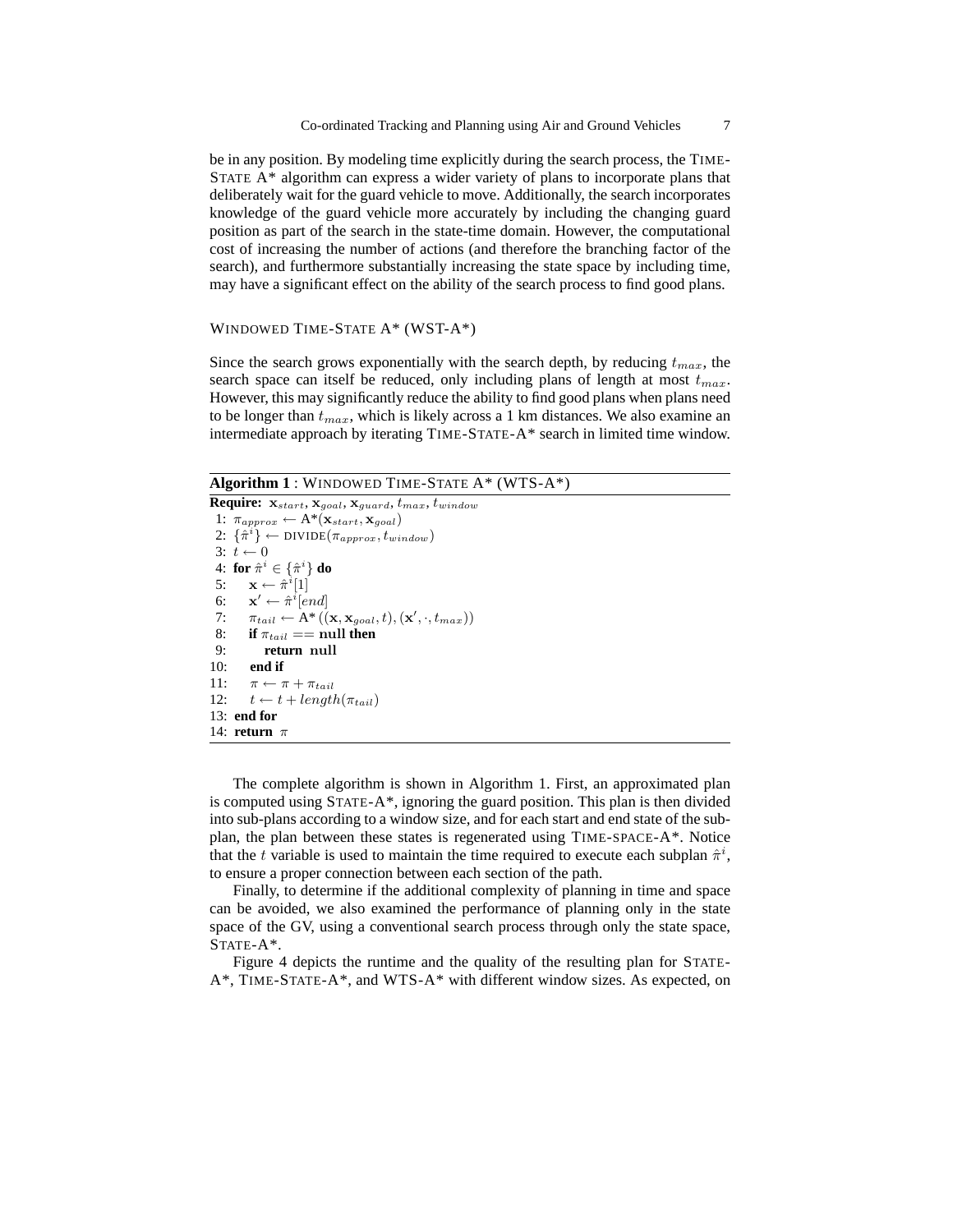average, TIME-STATE-A\* was the most time consuming algorithm (figure 4-a). It is interesting that on average, WTS-A\* outperformed STATE-A\* in terms of runtime. On the other hand, the quality of the paths found by WTS-A\* were on par with those found by TIME-STATE-A\*, shown in figure 4(b). The plan performance found by the WTS-A\* was within 97% of the optimal plan (found by TIME-STATE-A\*), while STATE-A\* suffered a drop around 12% from the optimal.



**Fig. 4.** Averaged results of State-A\*, Time-State A\*, WST-A\*(Small), and WTS-A\*(Large) across planning problems of different sizes.

The most interesting result occurred as we varied the number of dynamic obstacles. Figure 5 shows that as the number of dynamic obstacles increases, the extra cost of re-planning for STATE-A\* dominates the cost of planning in the Time-State space (figure 5-a), indicating that as the number of obstacles increases, re-planning needed to occur more frequently. While TIME-STATE-A\* has to search in a larger space, most plans found by STATE-A\* are infeasible, leading to more re-planning. Eventually after 100 obstacles, this re-planning cost dominated the planning in the larger space. The side-effect of such excessive re-planning can be observed in figure 5-b. The quality of the solutions found by STATE-A\* drops rapidly. TIME-STATE-A\* is guaranteed to find the optimal solution. (In contrast, both versions of the WTS-A\* achieve the best of both worlds: their running time is less than of both  $STATE-A^*$ and TIME-STATE A\*, while the cost of the plans found is nearly optimal (about 98% of the optimal TIME-STATE A\*).



**Fig. 5.** Runtime and optimality results of 30 runs for State-A\*, Time-State A\*, WTS-A\*(15), and WTS-A\*(30) averaged across different numbers of dynamic obstacles.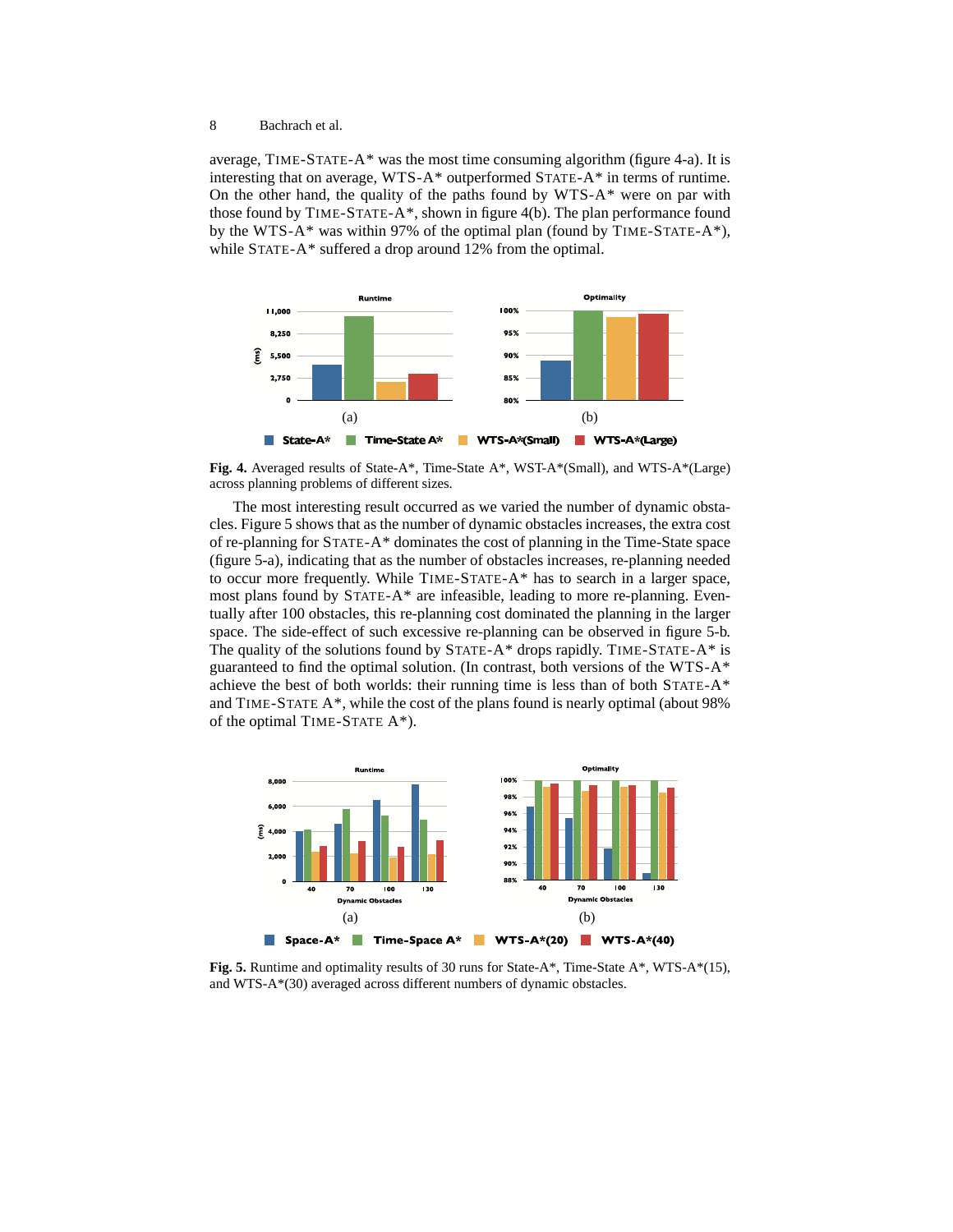

(a) Phase 1 Maximum height: 35.7 m Distance traveled: 1759.2 m Total flight time: 710.0 secs



(c) Phase 3 Maximum height: 28.8m Distance traveled: 1290.5m Distance traveled. 1250.511<br>Total flight time: 644.7 sec (d) Expected GV Path



(b) Phase 2 Maximum height: 13.0 m Distance traveled: 1247.2 m Total flight time: 621.1 sec



**Fig. 6.** (a-c) The paths executed by the MAV. (d) The expected plan executed by the commandos and EOD vehicle.

# **5 Mission Performance in MAV '08**

As described in section 2, our vehicle has a top speed of 10 m/sec, and the battery provides a total flight time of 10-12 minutes. We therefore divided the mission into multiple phases of mine detection, mine disposal and guard surveillance. Between each phase of the mission, we planned to return the MAV to the launch point to replace the battery. Figure 6(a-c) shows the actual paths flown by the MAV on each mission. Figure 6(d) shows the expected trajectory of the GV computed using the